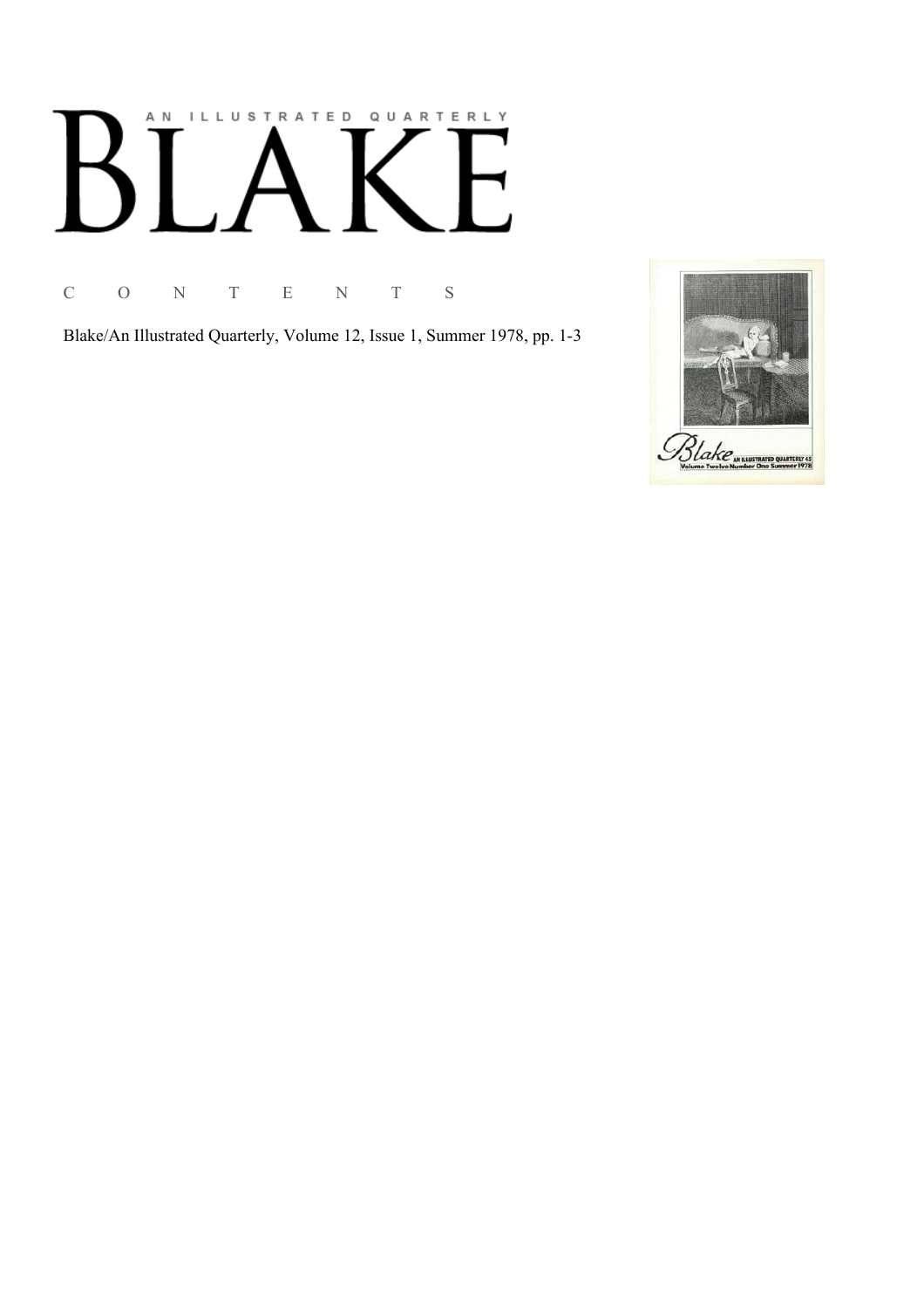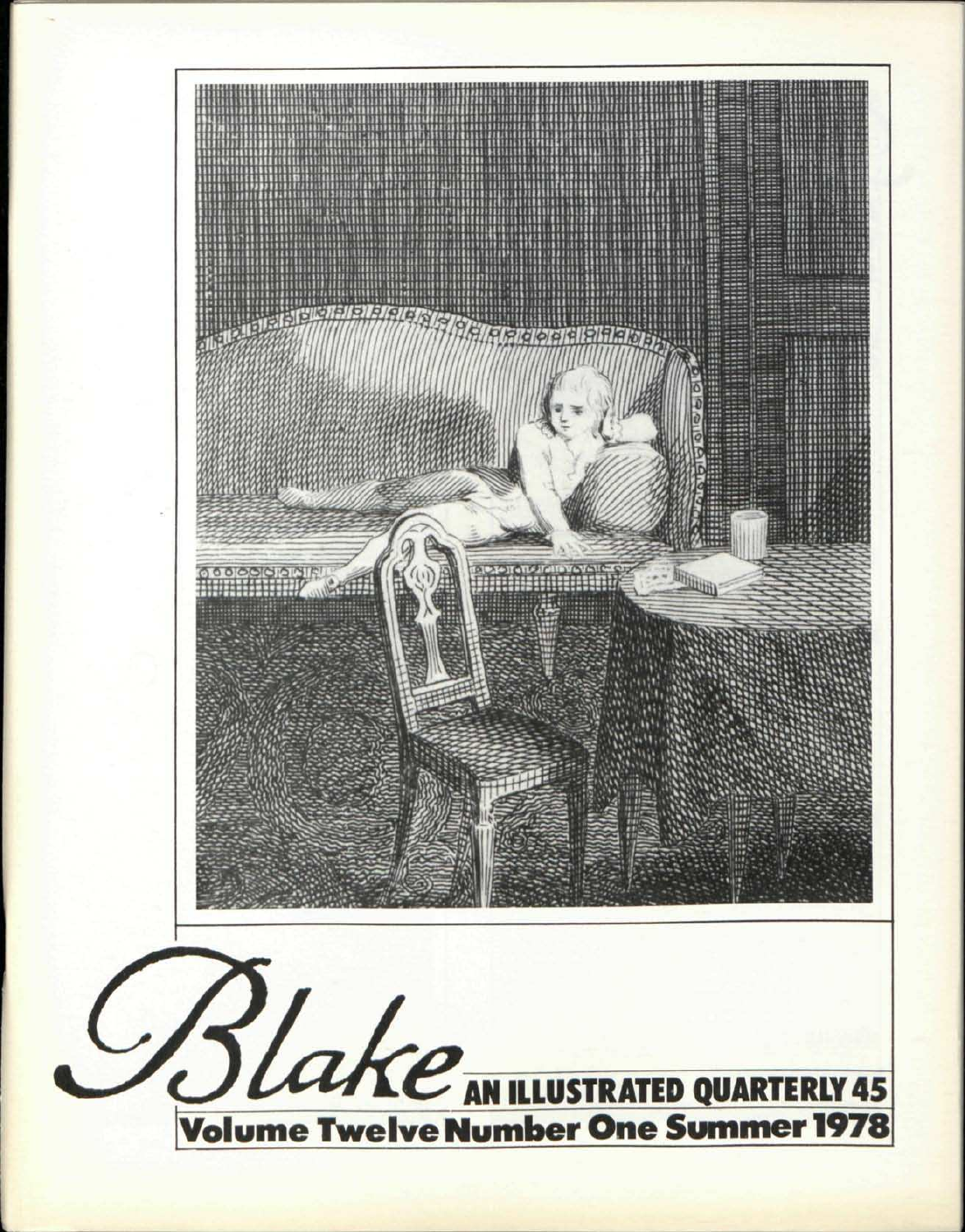$B\overline{$ 

# **AN ILLUSTRATED QUARTERLY 45<br>Volume Twelve Number One CHEMIC TWELVE NUMBER ONE**

# Summer 1978

### CONTENTS

William Rosetti's Aldine Edition of Blake by R. W. Peattie, 4 The Figure in the Carpet by Robert N. Essick, 10 Blake & the Seaman's Recorder by Christopher Heppner, 15 The Job Ballet by Mary Clarke, 18 Blake in the Marketplace 1976-77 by Robert N. Essick, 26

#### POETRY

*by* Joe Napora, 39, Morton D. Paley, 39, Gunnar Harding, 39, and Frank Graziano, 40

#### REVIEWS

Blake Exhibition at the Tate Gallery reviewed by Ruth E. Fine, 42 John Howard's *Blake's "Milton"* and *Milton Reconsidered* edited by Karl Franson reviewed by Martin K. Nurmi, 56 Recent work on Mary Wollstonecraft reviewed by Marcia Tillotson , 58 David Bindman's *Blake as an Artist*  reviewed by Jean H. Hagstrum, 64

#### MINUTE PARTICULARS

"Blake, William" in the *New American Cyclopedia*  by Raymond H. Deck, Jr. , 68 Another Early Printing of Blake's "Ni by Raymond H. Deck, Jr. , 69 The First Printed Reference to the Publication ght" of *Job:* Disraeli(?) in *The Star Chamber* (1826) by G. E. Bentley, Jr., 69 The Selling of Blake's *Night Thoughts*  Drawings in the 1870s by G. E. Bentley, Jr. , 70

#### NEWSLETTER

© 1978 by Morris Eaves & Morton D. Paley

G. E. BENTLEY, JR. (University of Toronto) is concerned primarily with Blake, Flaxman, Cumberland, and illustrated books of the 1790s.

MARY CLARKE is editor of Britain's leading dance magazine, *Dancing Times* (3 Hand Court, Holborn). Among her books are *Making a Ballet* and *Understanding a Ballet,* both written in collaboration with Clement Crisp.

RAYMOND H. DECK, JR.'S articles on Blake have appeared in recent issues of *Blake* and *Studies in Romanticism.* He recently received his Ph.D. from Brandeis University and will be looking for a job.

ROBERT N. ESSICK is co-editor, with Donald Pearce, of *Blake in His Times* a collection of essays on Blake's art forthcoming from Indiana Univ. Press.

RUTH E. FINE is National Gallery of Art Curator for Alverthorpe Gallery (Jenkintown, Pa.), which houses the Lessing J. Rosenwald Collection. She compiled the checklist of Blake material in that collection *[Blake Newsletter 35).* 

FRANK GRAZIANO is working toward an MFA at the Writer's Workshop, University of Iowa. He is the author of four chapbooks of poetry. "The Last Judgement" is from his manuscript *The First Book of Og3 King of Bashan,* written after Blake's illustrations for Blair's *The Grave.* 

JEAN H. HAGSTRUM (Northwestern University) is completing a book tentatively entitled *Eros and Sensibility: Sexual and Ideal Love from Milton to Mozart.* His *Blake Poet & Painter* will be reissued in the fall of 1978 by the University of Chicago Press as a Phoenix paperback.

GUNNAR HARDING is a Swedish poet.

CHRISTOPHER HEPPNER is an Assistant Professor of English at McGill, and has published essays on Blake in *Blake* and *Colby Library Quarterly.* 

JOE NAPORA is a poet and filmmaker, with recent poems scheduled for publication in *Kuksu* and *etc.* 

MARTIN K. NURMI's most recent book is *William Blake* (1975), an introduction to the poetry.

MORTON D. PALEY is Co-Editor of *Blake.* His most recent book is a study of Blake's art (1978).

R. w. PEATTIE (Univ. of Calgary) has published articles on the Rossettis and on Swinburne and is preparing a biography of W. M. Rossetti.

MARCIA TILLOTSON (University of New Mexico) is editing the Byron apocrypha, a checklist of which is forthcoming shortly.

GUNNEL TOTTIE teaches English at Stockholm University.

# CONTRIBUTORS